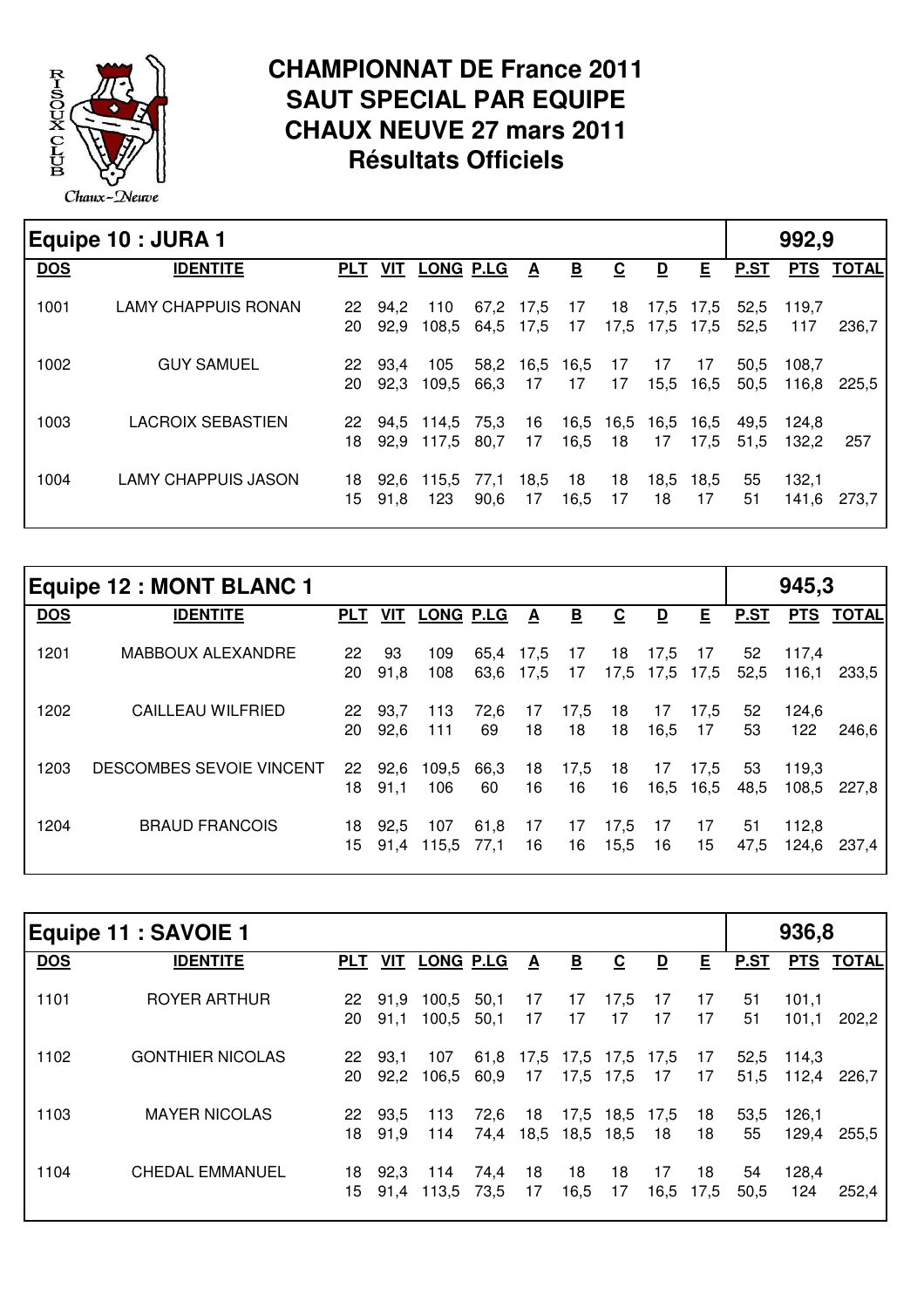|            | Equipe 7 : MONT BLANC 2 |            |              |                  |              |                         |          |                          |                 |              |              | 845            |              |
|------------|-------------------------|------------|--------------|------------------|--------------|-------------------------|----------|--------------------------|-----------------|--------------|--------------|----------------|--------------|
| <b>DOS</b> | <b>IDENTITE</b>         | <b>PLT</b> | VIT          | <b>LONG P.LG</b> |              | $\overline{\mathbf{A}}$ | <u>B</u> | $\underline{\mathbf{c}}$ | <u>D</u>        | E            | P.ST         | <b>PTS</b>     | <b>TOTAL</b> |
| 701        | <b>RAFFORT BENJAMIN</b> | 22<br>20   | 93.9<br>92,9 | 104.5<br>108     | 57,3<br>63,6 | 16,5<br>17              | 17<br>17 | 18                       | 17,5 17,5<br>17 | 17<br>17     | 51,5<br>51   | 108.8<br>114,6 | 223.4        |
| 702        | <b>MARTIN NICOLAS</b>   | 22<br>20   | 94           | 105<br>115.5     | 58,2<br>77.1 | 16,5<br>18              | 18       | 16,5 17,5<br>18          | 17<br>17,5      | 16,5<br>16,5 | 50<br>53,5   | 108.2<br>130,6 | 238.8        |
| 703        | ROBE PIERRE EMMANUEL    | 22<br>18   | 93.5<br>91.8 | 106<br>107.5     | 60<br>62,7   | 17,5<br>17,5            | 17<br>17 | 17,5<br>18               | -17<br>17       | 17<br>17     | 51,5<br>51,5 | 111.5<br>114.2 | 225.7        |
| 704        | <b>FELISAZ JONATHAN</b> | 18<br>15   | 92<br>91,2   | 92.5<br>89       | 35,7<br>29,4 | 14,5<br>16              | 14<br>16 | 15<br>16                 | 15,5<br>15,5    | 15<br>15,5   | 44,5<br>47,5 | 80,2<br>76,9   | 157,1        |

|            | Equipe 5 : JURA 2            |            |              |                  |              |            |                         |                          |                         |                 |              | 737,5         |              |
|------------|------------------------------|------------|--------------|------------------|--------------|------------|-------------------------|--------------------------|-------------------------|-----------------|--------------|---------------|--------------|
| <b>DOS</b> | <b>IDENTITE</b>              | <b>PLT</b> | VIT          | <b>LONG P.LG</b> |              | $\Delta$   | $\overline{\mathbf{B}}$ | $\underline{\mathbf{C}}$ | $\overline{\mathsf{D}}$ | E               | P.ST         | <b>PTS</b>    | <b>TOTAL</b> |
| 501        | <b>CALA SEBASTIEN</b>        | 22<br>20   | 93,3<br>90,1 | 99<br>93         | 47,4<br>36,6 | 16,5<br>16 | 16,5<br>16              | 17<br>16                 | -17<br>16,5             | 17<br>16,5      | 50,5<br>48,5 | 97,9<br>85,1  | 183          |
| 502        | <b>BAILLY BASSIN CHARLES</b> | 22<br>20   | 94,5<br>93,2 | 101,5<br>100     | 51,9<br>49,2 | 16,5<br>17 | 16,5<br>16,5            | 17<br>16,5               | 16,5<br>16,5            | 16<br>16,5      | 49,5<br>49,5 | 101.4<br>98,7 | 200.1        |
| 503        | <b>JACQUIER ROMAIN</b>       | 22<br>18   | 93,6<br>92   | 100<br>103       | 49,2<br>54,6 | 17<br>17   | 17<br>16,5              | 17<br>17,5               | 16,5                    | 16,5 16,5<br>17 | 50,5<br>50,5 | 99,7<br>105,1 | 204,8        |
| 504        | <b>VANINI LEO</b>            | 18<br>15   | 90,3<br>89,5 | 86<br>90,5       | 24<br>32,1   | 15<br>15,5 | 15<br>15                | 15,5<br>16               | 16<br>15,5              | 16<br>16,5      | 46,5<br>47   | 70,5<br>79,1  | 149,6        |

|            | <b>Equipe 9 : DAUPHINE 1</b> |            |              |                |              |          |                          |            |                   |            |              | 722,9          |              |
|------------|------------------------------|------------|--------------|----------------|--------------|----------|--------------------------|------------|-------------------|------------|--------------|----------------|--------------|
| <b>DOS</b> | <b>IDENTITE</b>              | <b>PLT</b> | VIT          | LONG P.LG      |              | <u>A</u> | $\underline{\mathsf{B}}$ | <u>ତ</u>   | <u>D</u>          | E          | P.ST         | <b>PTS</b>     | <b>TOTAL</b> |
| 901        | <b>ESPIAU MARTIN</b>         | 22<br>20   | 92,8<br>92,3 | 91<br>91,5     | 33<br>33,9   | 16<br>16 | 16<br>16                 | 15,5<br>16 | 16<br>16,5        | 16<br>15,5 | 48<br>48     | 81<br>81,9     | 162,9        |
| 902        | POTTECHER MARIUS             | 22<br>20   | 93,3<br>92   | 84,5<br>85     | 21,3<br>22,2 | 16<br>16 | 16<br>15,5               | 15<br>15   | 15,5<br>15,5      | 16<br>15,5 | 47,5<br>46,5 | 68,8<br>68,7   | 137,5        |
| 903        | <b>MOREL YOANN</b>           | 22<br>18   | 93.2<br>91,2 | 101,5<br>99    | 51,9<br>47,4 | 17<br>17 | 17<br>16,5               | 17<br>16,5 | 16,5<br>16        | 17<br>17   | 51<br>50     | 102,9<br>97,4  | 200,3        |
| 904        | <b>AIRIAU GAUTIER</b>        | 18<br>15   | 92,3<br>91,4 | 105,5<br>105,5 | 59,1<br>59,1 | 17<br>17 | 17<br>17                 | 17,5       | 17,5 17,5<br>17,5 | 18<br>17,5 | 52<br>52     | 111,1<br>111,1 | 222,2        |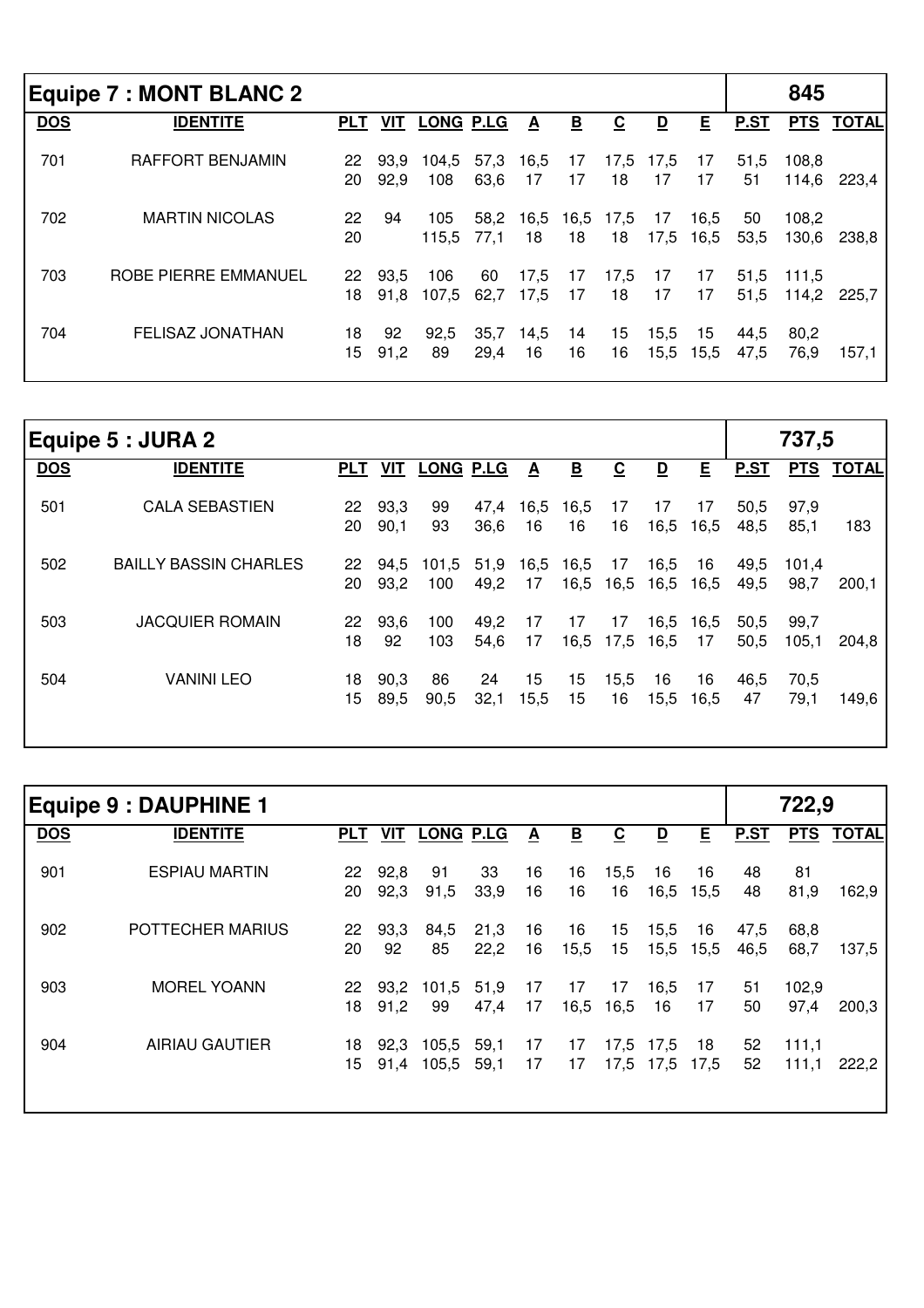|            | <b>Equipe 4 : MONT BLANC 3</b> |            |              |             |              |                          |                          |                          |                         |                 |              | 714,6         |           |
|------------|--------------------------------|------------|--------------|-------------|--------------|--------------------------|--------------------------|--------------------------|-------------------------|-----------------|--------------|---------------|-----------|
| <b>DOS</b> | <b>IDENTITE</b>                | <b>PLT</b> | VIT          | LONG P.LG   |              | $\underline{\mathbf{A}}$ | $\underline{\mathbf{B}}$ | $\underline{\mathbf{c}}$ | $\overline{\mathsf{D}}$ | E               | P.ST         |               | PTS TOTAL |
| 401        | <b>MATTEL COLINE</b>           | 22<br>20   | 93<br>92,1   | 102,5<br>94 | 53,7<br>38,4 | 17<br>17                 | 16,5                     | 17,5 17,5<br>17          | 18<br>18                | 17<br>17        | 52<br>51     | 105,7<br>89,4 | 195,1     |
| 402        | STRAPPAZZON THOMAS             | 22<br>20   | 92,5<br>91,4 | 93,5<br>92  | 37,5<br>34,8 | 16<br>16                 | 16<br>16,5               | 16<br>16                 | 16,5<br>16,5            | 16<br>16,5      | 48<br>49     | 85,5<br>83,8  | 169,3     |
| 403        | <b>PINEL FLORIAN</b>           | 22<br>18   | 93,3<br>92,1 | 93,5<br>96  | 37,5<br>42   | 16,5<br>17               | 16,5<br>17               | 16,5<br>17               | 16,5                    | 16,5 16,5<br>16 | 49,5<br>50,5 | 87<br>92,5    | 179,5     |
| 404        | <b>LAFARGE GEOFFREY</b>        | 18<br>15   | 92,8<br>92,2 | 93<br>93    | 36,6<br>36,6 | 16<br>16,5               | 16<br>16,5               | 16,5<br>16               | 16,5<br>16,5            | 16<br>16        | 48,5<br>49   | 85,1<br>85,6  | 170,7     |

|            | Equipe 8 : VOSGES 1 |                       |              |                  |              |              |                         |            |              |              |              | 646,2         |           |
|------------|---------------------|-----------------------|--------------|------------------|--------------|--------------|-------------------------|------------|--------------|--------------|--------------|---------------|-----------|
| <b>DOS</b> | <b>IDENTITE</b>     | <u>PLT</u>            | <b>VIT</b>   | <b>LONG P.LG</b> |              | $\mathbf{A}$ | $\overline{\mathbf{B}}$ | <u>ତ</u>   | <u>D</u>     | E            | P.ST         |               | PTS TOTAL |
| 801        | <b>CLAIR JULIA</b>  | 22<br>20              | 89,1<br>90,8 | 83,5<br>83       | 19,5<br>18,6 | 16,5<br>16   | 15,5 15,5<br>15,5       | 15         | 16<br>16     | 16,5<br>15,5 | 48<br>47     | 67,5<br>65,6  | 133,1     |
| 802        | ROBERT ANTHONY      | 22 <sub>2</sub><br>20 | 92,2<br>90,8 | 90,5<br>90       | 32,1<br>31,2 | 16,5<br>16,5 | 16<br>16                | 16<br>16   | 16,5<br>16,5 | 16<br>16     | 48,5<br>48,5 | 80,6<br>79,7  | 160,3     |
| 803        | ARNOULD JEAN LOUIS  | 22<br>18              | 93,6<br>91,9 | 88,5<br>91       | 28,5<br>33   | 16<br>17     | 16,5<br>16              | 16<br>16   | 16,5<br>16,5 | 16<br>16     | 48,5<br>48,5 | 77<br>81,5    | 158,5     |
| 804        | <b>VIRY DAVID</b>   | 18<br>15.             | 92.3<br>91,2 | 107.5<br>90,5    | 62,7<br>32,1 | 17,5<br>16   | 17<br>15,5              | 18<br>15,5 | 17<br>16,5   | 17,5<br>16   | 52<br>47,5   | 114,7<br>79,6 | 194,3     |

|                         | Equipe 3 : JURA 3            |                       |              |                  |              |              |            |                   |              |                 |              | 602,9        |              |
|-------------------------|------------------------------|-----------------------|--------------|------------------|--------------|--------------|------------|-------------------|--------------|-----------------|--------------|--------------|--------------|
| $\overline{\text{DOS}}$ | <b>IDENTITE</b>              | <b>PLT</b>            | VIT          | <b>LONG P.LG</b> |              | <u>A</u>     | <u>B</u>   | <u>ତ</u>          | <u>D</u>     | E               | P.ST         | <b>PTS</b>   | <b>TOTAL</b> |
| 301                     | POINTU JEREMY                | 22<br>20              | 91,6<br>90,4 | 81<br>78         | 15<br>9,6    | 15,5<br>15   | 16<br>15,5 | 15<br>15          | 15,5<br>15,5 | 16<br>16        | 47<br>46     | 62<br>55,6   | 117,6        |
| 302                     | <b>HANNON THEO</b>           | 22<br>20              | 93,2<br>92,3 | 97<br>96         | 43.8<br>42   | 16,5<br>16,5 | 16,5       | 16,5 16,5<br>16,5 | 17<br>17     | 16,5<br>16,5    | 49,5<br>49,5 | 93,3<br>91,5 | 184,8        |
| 303                     | <b>BOSMORIN TANGUY</b>       | 22<br>18              | 93,4<br>91,8 | 92<br>92,5       | 34,8<br>35,7 | 16<br>16     | 16<br>16   | 16<br>16          | 15,5         | 16<br>15,5 15,5 | 48<br>47,5   | 82,8<br>83,2 | 166          |
| 304                     | <b>FAIVRE RAMPANT JULIEN</b> | 18<br>15 <sub>1</sub> | 91,4<br>90,4 | 87<br>82,5       | 25,8<br>17,7 | 14<br>16     | 14<br>15,5 | 14,5<br>15        | 15,5<br>16,5 | 15<br>16        | 43,5<br>47,5 | 69,3<br>65,2 | 134,5        |